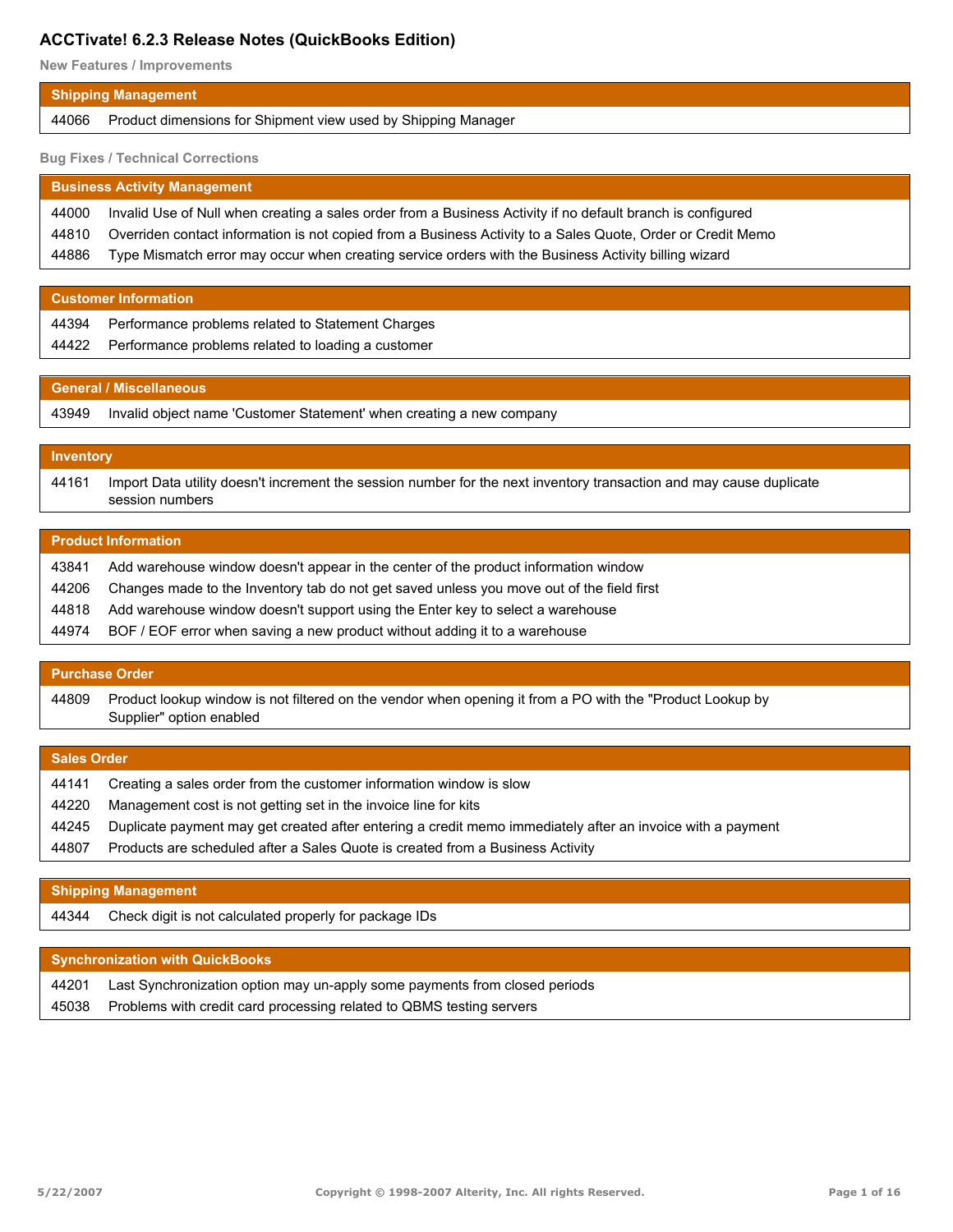**New Features / Improvements**

| Primary Installation will now install SQL Server 2005 or upgrade "ACCTIVATE" instance from MSDE 2000 to SQL<br>38461<br>Server 2005 | <b>Installation</b> |  |
|-------------------------------------------------------------------------------------------------------------------------------------|---------------------|--|
|                                                                                                                                     |                     |  |

| │ Purchase Order \ |                                                                                                |
|--------------------|------------------------------------------------------------------------------------------------|
|                    | 40283 Ability to email a purchase order as a PDF attachment with support for Message Templates |
|                    | 42972 Multiple Purchase Order formats per Status (ie RFQ, PO, Cancelation)                     |
|                    |                                                                                                |

|       | <b>Sales Order</b>                                                                                  |  |
|-------|-----------------------------------------------------------------------------------------------------|--|
|       | 40164 Toolbar button to refresh prices on a sales quote, order or credit memo to the current prices |  |
| 43090 | Store Number visible on Sales Order window for sales orders created by the EDI Manager              |  |

#### **Bug Fixes / Technical Corrections**

| $\blacksquare$ Customer Information $\blacksquare$ |                                                                                                                     |
|----------------------------------------------------|---------------------------------------------------------------------------------------------------------------------|
|                                                    | 43219 Customer balance may be incorrect if invoices are entered for a job and payments are entered for the customer |
|                                                    |                                                                                                                     |

#### **Installation**

40920 Component installer shouldn't warn about missing source files if destination files are up-to-date

| <b>Product Information</b> |                                                                                                     |
|----------------------------|-----------------------------------------------------------------------------------------------------|
| 42999                      | Kits cannot be added to another warehouse after they have been saved                                |
| 43678                      | Selecting a newly-added warehouse on the Inventory tab results in an "Operation was canceled" error |
|                            |                                                                                                     |

#### **Purchase Order**

43201 Changes to the price on Purchase Invoices are reset to original price requested when the PO is saved

#### **Sales Order**

Deleting a kit line off a sales order may cause the order to not be completed after creating invoice for the entire order 42453

- 43010 Problems with quantities after scheduling a kit with multiple levels of components
- 43278 Sales Order lookup jumps to a different order number when you double click on it
- 43378 Default Credit Evaluation options aren't set properly
- 43606 Error retrieving session ticket when processing a credit card using the QuickBooks Merchant Service
- 43837 Performance problems related to a very large number of components

#### **Synchronization with QuickBooks**

Some credit card payments that were not synchronized before installing version 6.2.1 will create an error "parsing the provided XML text stream" during payment synchronization 43026

- 43225 Invalid procedure call or argument during invoice synchronization
- 43227 Invalid use of Null error during payment synchronization
- 43258 Initial synchronization of a large number of customers may result in an unexpected error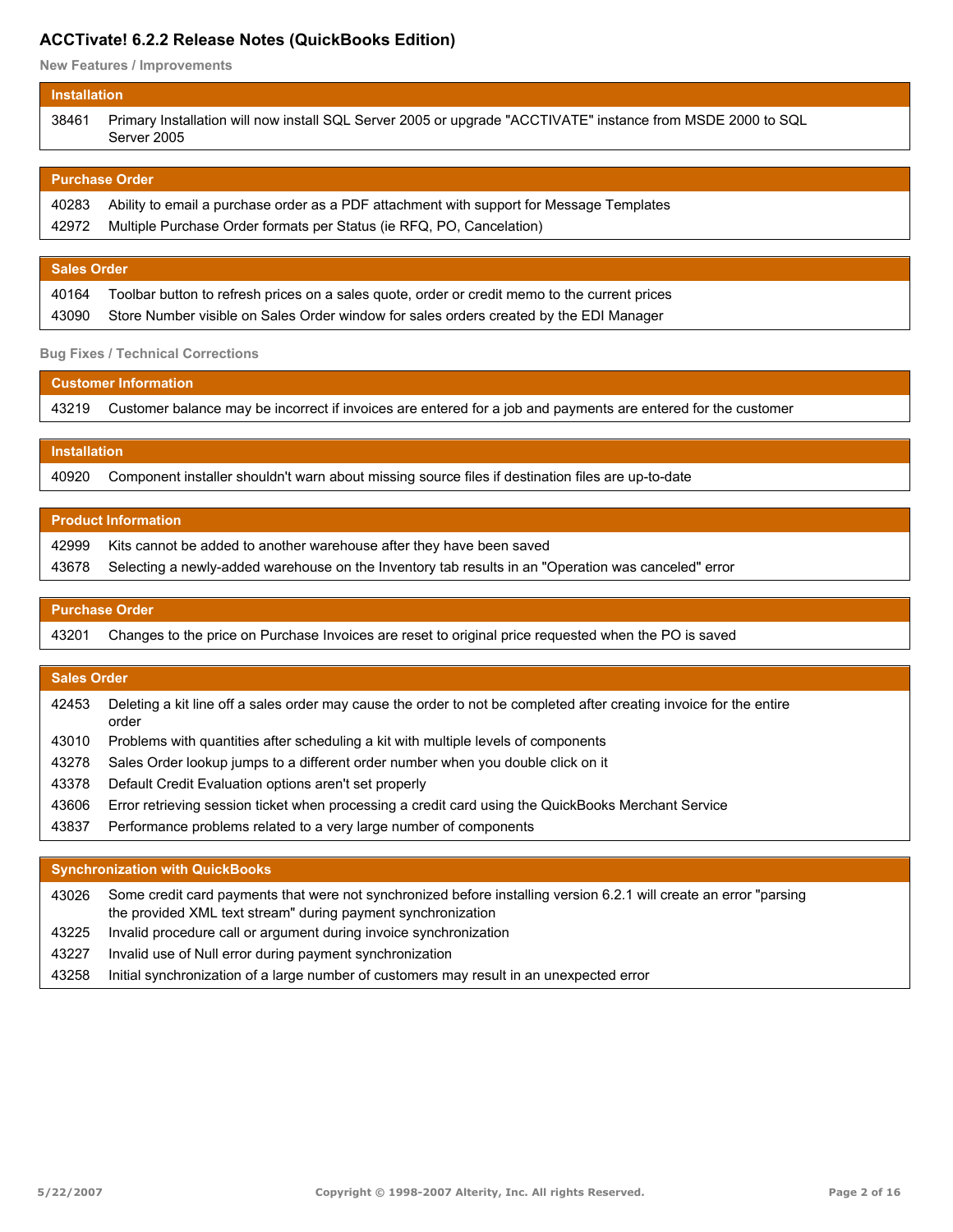**New Features / Improvements**

| Shipping Management |                                                                         |
|---------------------|-------------------------------------------------------------------------|
|                     | 40970 New Scheduled Delivery Date field on the Package Shipments window |

**Bug Fixes / Technical Corrections**

| <b>Business Activity Management</b> |                                                                                                                |  |
|-------------------------------------|----------------------------------------------------------------------------------------------------------------|--|
| 40209                               | Address on Business Activity Related Item is truncated                                                         |  |
| 41063                               | Business Activity Review sometimes crashes when it's slow to load                                              |  |
| 42192                               | Material lines on a sales quote or order created from a Business Activity will not be in the original sequence |  |
|                                     |                                                                                                                |  |
| <b>Business Alerts</b>              |                                                                                                                |  |

- 41195 Inventory Mgmt list does not include products below Min Stk Qty
- 41196 Refresh button removes the warehouse/vendor filters from the Inventory Mgmt list
- 41288 "Specified Index is invalid" error when attempting to print the Purchasing Mgmt list
- 41311 Min Ord Qty is labeled wrong and not calculated properly in Inventory Management list

## **Customer Information**

| 41064 | "Specified index is invalid" error when creating a Business Activity from the Products tab of the Customer window          |
|-------|----------------------------------------------------------------------------------------------------------------------------|
| 41178 | Customers with an invoice with a non-zero balance are sometimes causing our credit check to show "Overdue"                 |
| 41361 | "Object doesn't support this property or method" when trying to drill-down to a QuickBooks invoice on the Products<br>tab. |
| 41616 | Ship-to ID / address does not appear on Invoices tab                                                                       |
| 42185 | Error when typing an apostrophe in the "Look for" box on the Orders tab                                                    |

42189 Error when typing an apostrophe in the "Look for" box on the Products tab

# **EDI Manager** 42585 Sales orders are imported using the ACCTivate! prices instead of the prices from the EDI purchase order **Email**

| 42634 | "Invalid column name 'Warehouse'" when filtering Broadcast Email Messages on a specific warehouse |
|-------|---------------------------------------------------------------------------------------------------|
|       | 42636 "Cannot locate order" message after clicking the View button to open a sales order          |

| <b>General / Miscellaneous</b> |                                                 |  |
|--------------------------------|-------------------------------------------------|--|
|                                | 41429 BOF/EOF error when creating a new company |  |
|                                |                                                 |  |

## **Installation** 42458 Unable to install components if local "ACCTivate" folder is missing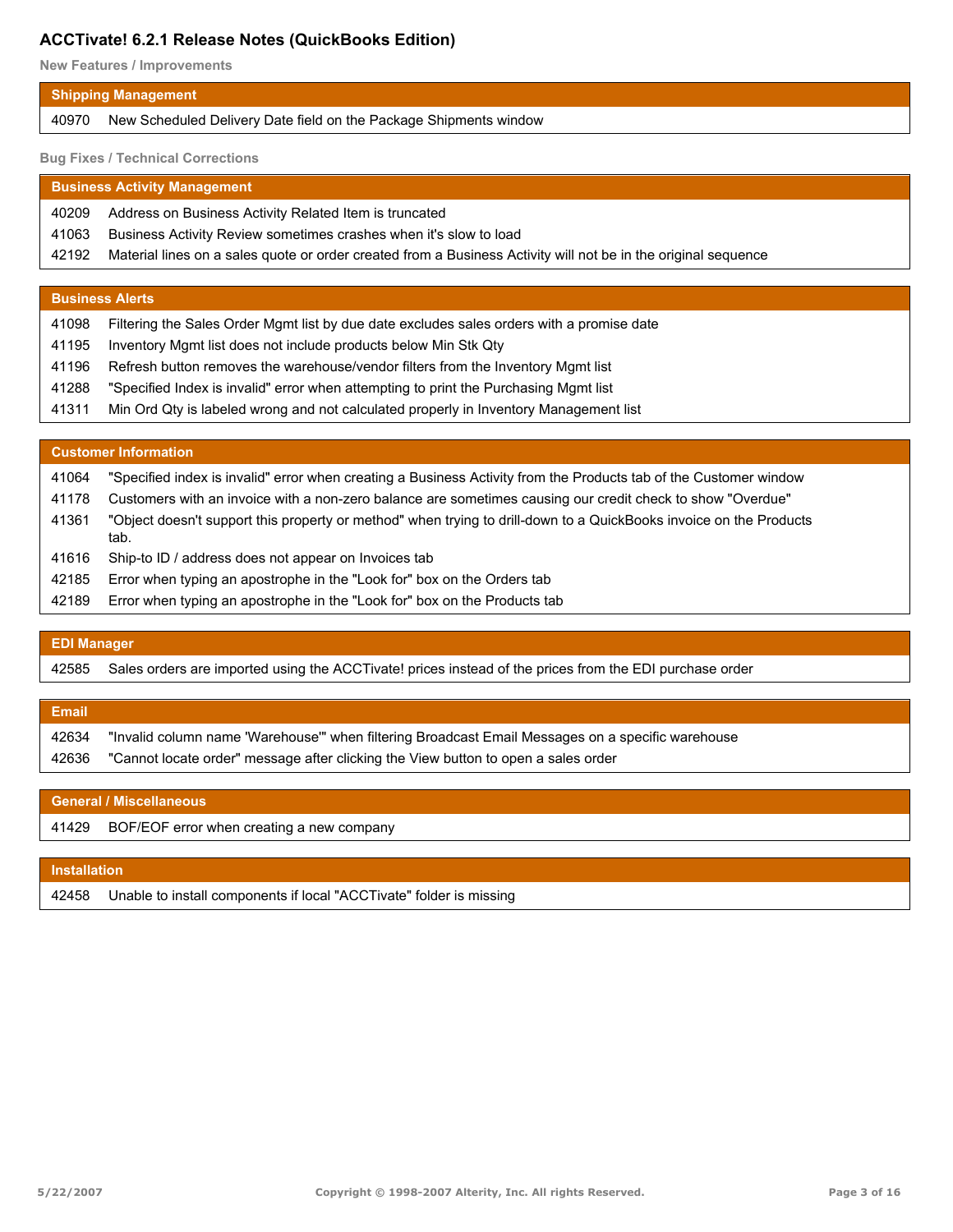**Bug Fixes / Technical Corrections**

|       | <b>Inventory</b>                                                                                                                                            |  |  |  |
|-------|-------------------------------------------------------------------------------------------------------------------------------------------------------------|--|--|--|
| 40955 | "Method '~' of object '~' failed" error when changing the quantity on an inventory assembly                                                                 |  |  |  |
| 41623 | Inventory Receipts for a product duplicated on a PO causes problems with the quantities on the PO                                                           |  |  |  |
| 41647 | "Row cannot be located for updating" error when attempting to modify the quantity on a previous line of an inventory<br>transfer for a lot-numbered product |  |  |  |
| 41650 | Duplicate inventory session numbers may exist after running the Import QuickBooks Data wizard                                                               |  |  |  |
| 41652 | Invalid warning when entering an Inventory Issue for a serial-numbered product                                                                              |  |  |  |
| 41839 | Cannot select lot numbers for components in a warehouse other than the assembly warehouse                                                                   |  |  |  |
| 41859 | "Bookmark is invalid" error when tabbing through the grid for a lot or serial-numbered component on the Inventory<br>Assemblies window                      |  |  |  |
| 41861 | Warehouse drop-down gets reset after changing the warehouse for another component when entering an<br>Assembly                                              |  |  |  |
| 41973 | Cryptic warning when posting a transfer without a "To Warehosue"                                                                                            |  |  |  |

#### **Mobile Handheld Modules**

|  |  |  |  |  | 41177 Crashes when opening the lot/serial number window during a handheld count |  |  |  |
|--|--|--|--|--|---------------------------------------------------------------------------------|--|--|--|
|--|--|--|--|--|---------------------------------------------------------------------------------|--|--|--|

#### **Product Information**

- 41095 "Operation was canceled" error when clearing the "Pieces per Ea" field on the Specs tab
- 41681 Canceled sales orders may not appear as closed on the Orders tab
- 41914 "Mulitple-step operation" error when attempting to add an existing kit to a new warehouse
- 42196 Cannot use backspace to make corrections to Mgmt and Last cost
- 42198 Tab sequence is not correct on Inventory tab

#### **Purchase Order**

- Purchase Order quantities are not updated properly when the purchase invoice is entered before the inventory receipt 40236
- "Invalid use of null" error when creating a new PO and the default warehouse for purchasing is not set. Default warehouse for new purchase orders should not be required 41061
- 41374 Supplier Product ID is always blank on the Purchase Invoice window
- 42186 Amount Paid and Balance are not correct on Invoices tab
- 42292 Warehouse must be selected before any products can be added to a PO
- Check number does not appear on Invoices tab. A vendor bill can be paid by multiple transactions, so this field should be removed from the grid 42905

#### **Reports**

- 41204 Order Backlog by Product report includes sales quotes and booked sales orders
- 41209 Warehouse field does not appear on various purchasing reports
- 41360 Warehouse field does not appear on various inventory reports
- 41601 Performance problems with sales order reports
- 41747 Picking reports "with components" no longer shows component lines
- 41939 Note lines do not appear on pick tickets and packing slips
- ACCTivate! may crash on Windows Vista due to a problem with the version of usp10.dll that is being installed by Crystal XI 42148
- 42432 Standard Purchase Order form prints two copies after upgrading to Crystal XI
- 42436 Backorder report includes sales quotes and booked sales orders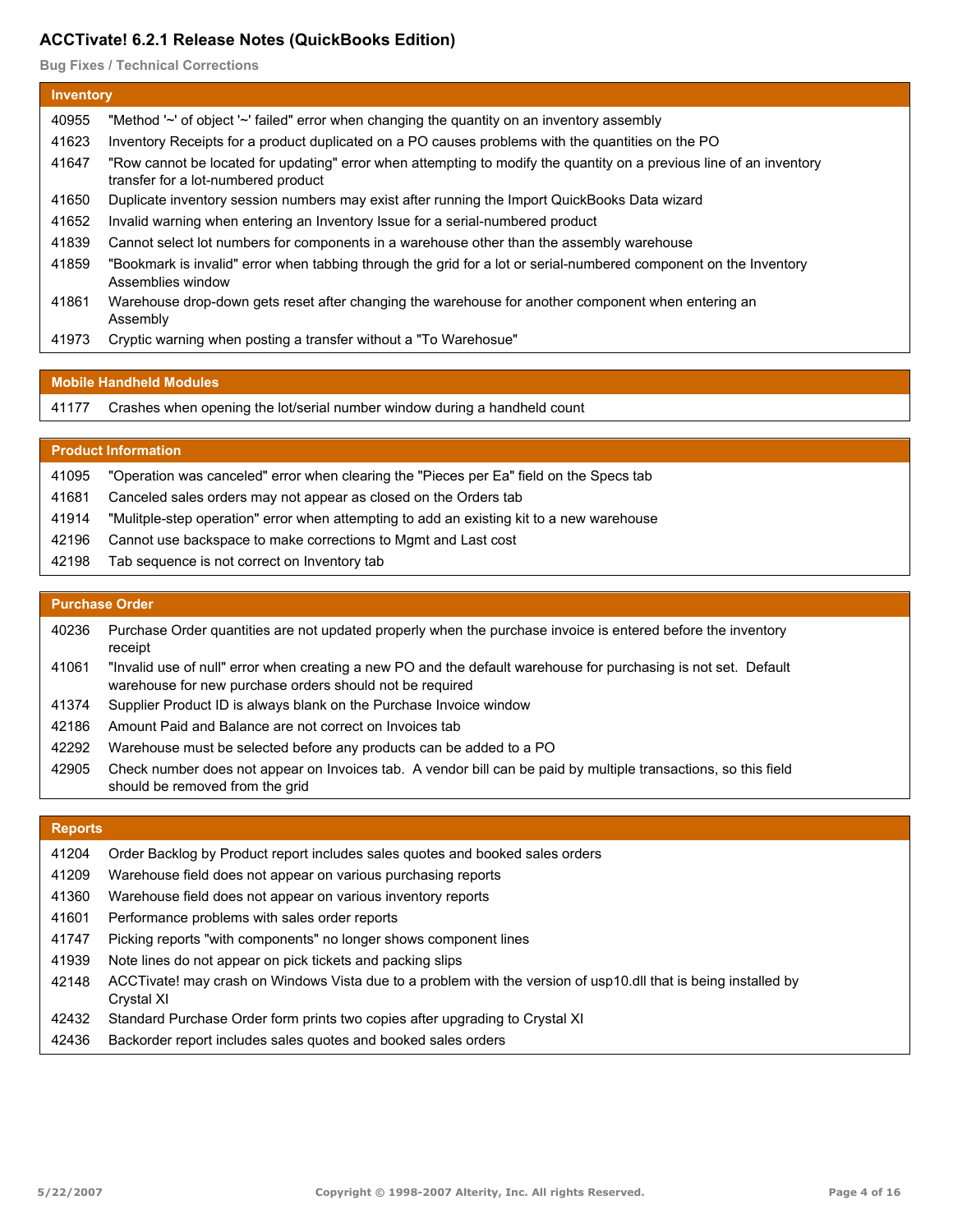**Bug Fixes / Technical Corrections**

| <b>Sales Order</b> |                                                                                                                                                            |  |
|--------------------|------------------------------------------------------------------------------------------------------------------------------------------------------------|--|
| 40931              | Scheduling a sales order resets the the order date to today's date                                                                                         |  |
| 40940              | Stored credit card numbers are not always being encrypted in the sales order CCNumber field                                                                |  |
| 41011              | Assortments are not scheduled properly when scheduling a booked order                                                                                      |  |
| 41055              | Customer-specific pricing by Price Code does not work                                                                                                      |  |
| 41535              | Online shipment tracking no longer works unless you are using the shipping workstation interface                                                           |  |
| 41609              | "Invalid character value for cast specification" error when entering a Quick Quote for a kit                                                               |  |
| 41694              | Weight field should not be locked for products that are not priced based on weight                                                                         |  |
| 41811              | Cost-based prices do not work on Quick Quote                                                                                                               |  |
| 41820              | Customer-specific prices appear when no customer is specified                                                                                              |  |
| 41960              | Cannot lookup an existing sales order by the Ship-to Name                                                                                                  |  |
| 42012              | Enter key does not always advance to next row after adding a kit or an assortment to a sales quote, order or credit<br>memo                                |  |
| 42034              | Balance of invoice is incorrect if it was paid by a credit card processed in ACCTivate! and both the invoice and<br>credit card were voided and re-created |  |
| 42211              | Copy Order function duplicates components of a kit within a kit                                                                                            |  |
| 42232              | Performance problems when running the Prepare Invoices wizard                                                                                              |  |
| 42475              | Payment amount on Release Order window is not correct if you enter the shipping charge before selecting the<br>payment method                              |  |
| 42513              | Billing address is blank after creating a new sales order when the billing address override was checked on the<br>previous sales order                     |  |
| 42726              | Inventory may not be updated properly by invoices containing kits with components that do not have sufficient stock<br>on hand                             |  |
| 42793              | Pick Tickets may not print if customer has \$0 credit limit and "Deny credit if over limit" option is enabled                                              |  |
| 42818              | Sales order lines with zero quantity ordered are deleted when scheduling a backorder                                                                       |  |
| 42821              | Notes lines are deleted when converting a sales quote to a sales order                                                                                     |  |
|                    |                                                                                                                                                            |  |
|                    | <b>Shopping Cart / Web Orders</b>                                                                                                                          |  |

40684 Problems with reminder notes for missing warehouses after importing orders

- 40978 Sales order amount is not calculated properly for orders containing a kit
- Invalid column name Warehouse when importing a sales order for a product that is not stocked in the default warehouse for the customer's branch 41230
- 41838 "Object Required" error during import for a product that is not stocked in any warehouses

## **Synchronization with QuickBooks**

- 41056 Credit card payments do not synchronize properly if "Name On Card" is missing
- "Cannot update QB bill or vendor credit" warning during vendor bill synchronization if any changes were made to a bill in QuickBooks 41352
- "Invalid Use of Null" during payment synchronization if a statement charge is linked to another statement charge in **QuickBooks** 42284
- "Object variable or With block variable not set" error encountered when synchronizing older invoices created from QuickBooks sales orders 42520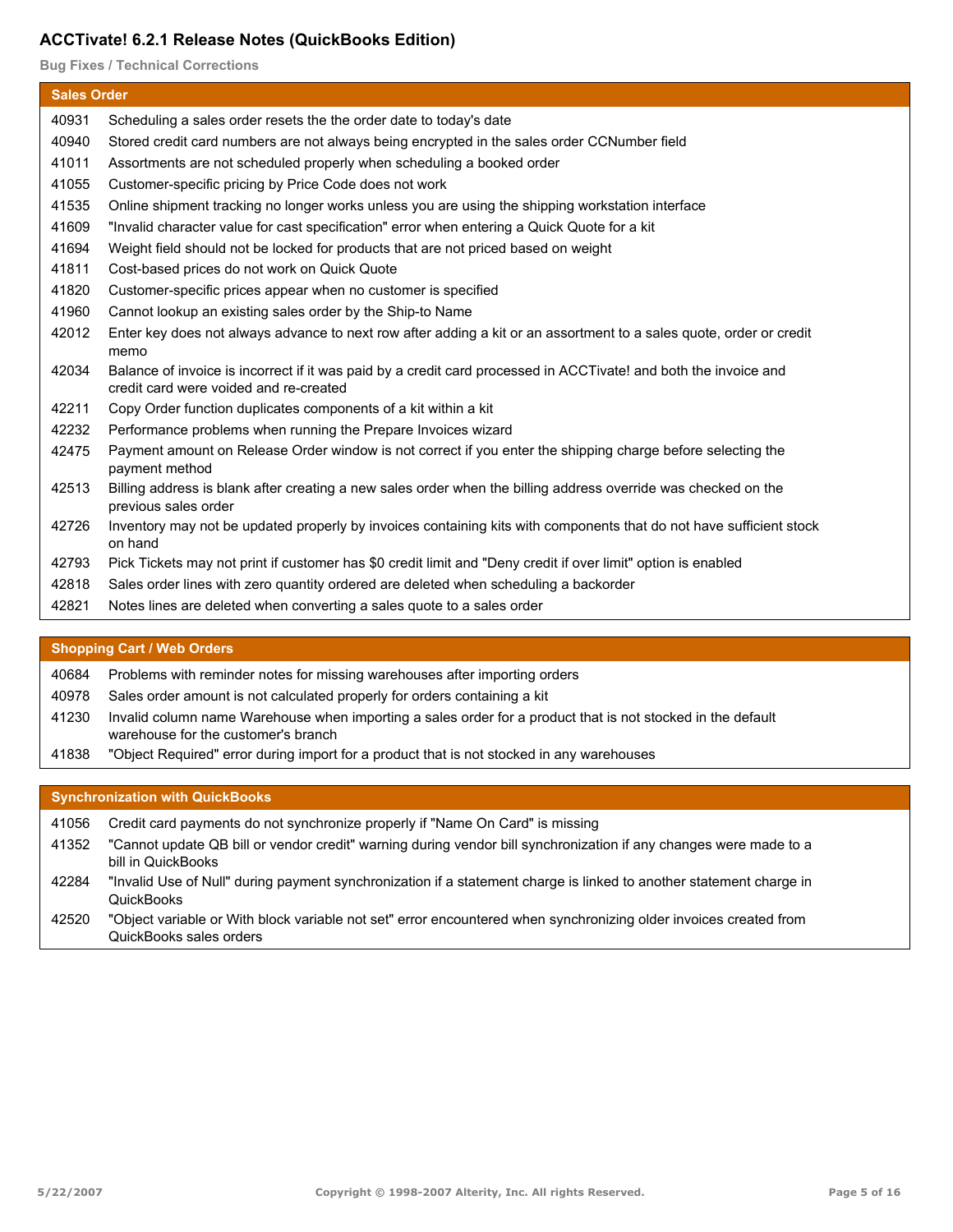**New Features / Improvements**

## **Backup / Restore** Include QuickBooks option on "Backup Company" was removed since QuickBooks 2006 and 2007 no longer support this backup method 36861 **Business Activity Management** 31843 Toolbar button to create a new, related business activity Business Activities are automatically "cross-linked" when added to the Related Items list on another business activity. 31844 33858 Ability to link a business activity to a customer ship-to location. 35151 "Create Order" button now creates either a sales quote, sales order, credit memo or service order 37727 Improved Business Activity lookup performance 38834 Ability to find a business activity by contents in the discussion Closed Business Activities on the Related Items of another Business Activity are lighter than open activities on the Related Items list 39659 39709 Business Activity Review grid is now sortable, printable and searchable.

39883 Create a sales quote/order from the Business Activity window without Service Billing module

## **Business Alerts**

| 30212 | Add filters to sales order mgmt business alerts. Grid is now sortable and printable.    |
|-------|-----------------------------------------------------------------------------------------|
| 39710 | Add filters to purcahse order mgmt business alerts. Grid is now sortable and printable. |
| 39711 | Alerts grid is now sortable, searchable and printable.                                  |

## **Configuration Management**

| 36944 Show the COGS by QuickBooks Class option in the Sales / COGS section of Configuration Managemenet     |
|-------------------------------------------------------------------------------------------------------------|
| 38176 Improved column headers for Unit of Measure list in Configuration Management and removed "Per" column |

# **Custom**

35078 Custom field sequence can now be changed

## **Customer Information**

| 39712 | Invoices tab has been consolidated into a single grid and is now sortable, filterable and printable.                                                       |
|-------|------------------------------------------------------------------------------------------------------------------------------------------------------------|
| 39713 | Sales History grid on Customer Sales tab is now sortable and printable.                                                                                    |
| 39714 | The Order, Quote and Service Order grids on Customer, Orders tab have been consolidated into a single grid<br>which is sortable, searchable and printable. |
| 39715 | The Products grid on Customer, Products tab is now sortable, searchable and printable.                                                                     |
| 40613 | Added "Account No" field from QuickBooks and ability to look up a customer by their Account No                                                             |
| 40644 | Lookup by Customer Account No field                                                                                                                        |
|       |                                                                                                                                                            |

## **Email**

| 23939 | Email templates for From, Subject and Body using database fields                                                |
|-------|-----------------------------------------------------------------------------------------------------------------|
| 37822 | Allow for either the marketing code name or the code to be entered when choosing that as a qualification in the |
|       | Broadcast Email Messages window.                                                                                |

| <b>General / Miscellaneous</b> |                                                                                      |
|--------------------------------|--------------------------------------------------------------------------------------|
| 34466                          | Apply consistent theme to all forms/windows                                          |
| 35211                          | Opening Configuration Management now prompts to automatically close all open windows |
| 37659                          | Ability to "Print" data in grids                                                     |
|                                |                                                                                      |

## **Import utilities**

39105 Import Data (Product Prices) for customer-specific prices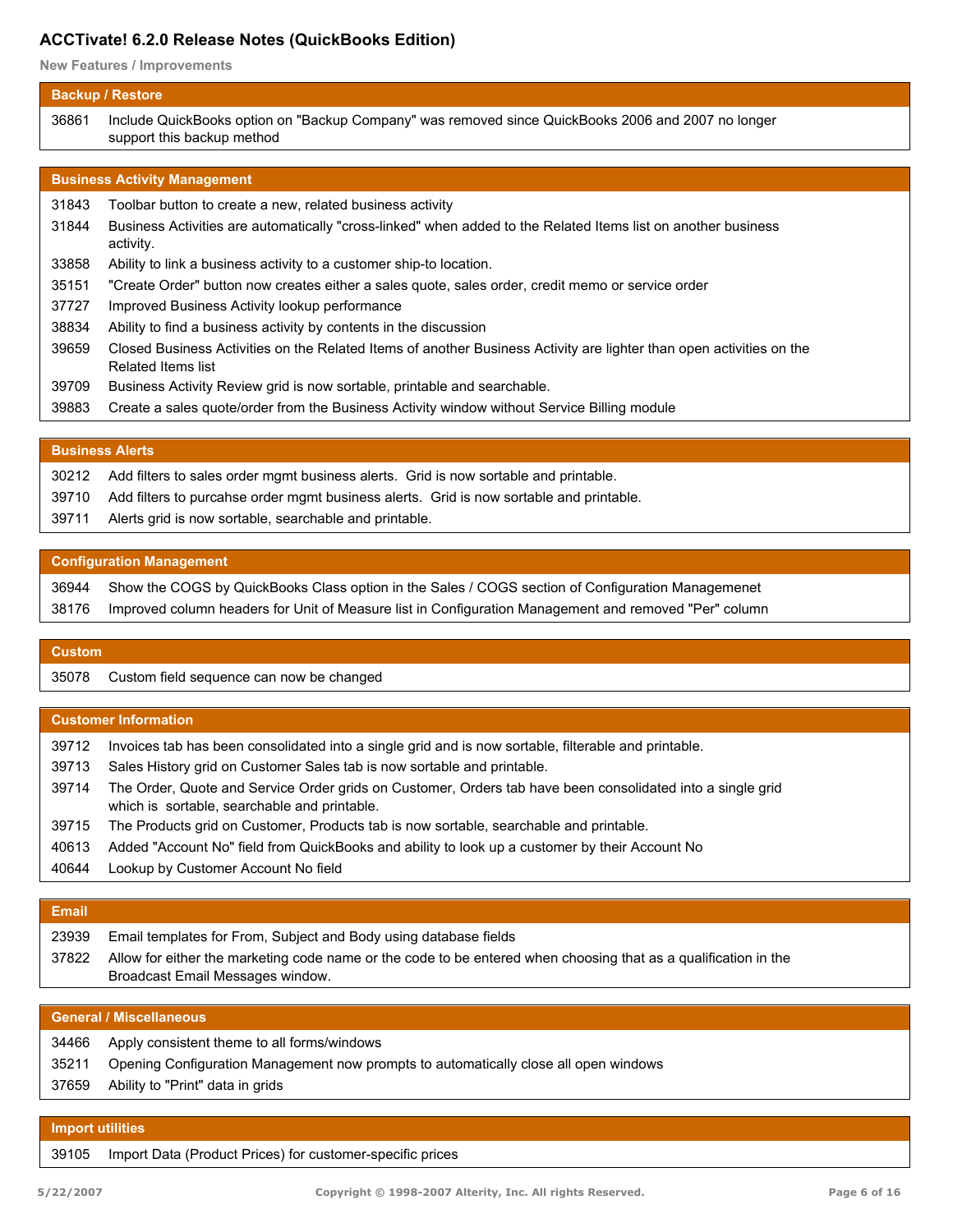**New Features / Improvements**

#### **Installation**

#### Support for Microsoft SQL Server 2005

#### **Inventory**

| 32639 | Components of assemblies are now allocated from inventory when entered, but not yet posted             |
|-------|--------------------------------------------------------------------------------------------------------|
| 34285 | Add field to ProductWarehouseSummary for unposted inventory assemblies                                 |
| 35770 | Additional fields for a lot/serial number displayed on Enter Count window                              |
| 39400 | Product lookup from Inventory Receipts now filters to products for the selected vendor only by default |
| 39906 | Inventory Count excludes inactive products with zero quantity on hand                                  |

#### **Mobile Handheld Modules**

| 33992 | Handheld order picking needs drop-down for lot/serial numbers                         |
|-------|---------------------------------------------------------------------------------------|
| 34000 | Add current sales order being picked to handheld order picking                        |
| 34022 | Ability to update warehouse bin/location from handheld in inventory count function    |
| 34307 | Ability to sort by warehouse bin/location on handheld picking                         |
| 35002 | Ability to manually key in missing lot/serial numbers during handheld inventory count |
| 35727 | Handheld showroom doesn't show available lot/serial numbers                           |
| 35773 | Handheld count needs to display the additional fields for a lot/serial number         |
| 36327 | Ability to scan bar-coded lot/serial numbers in handheld picking module               |
| 37658 | Change Order Entry to be able to retrieve and modify existing orders                  |

## **Picking**

Add selection criteria to Print Pick Tickets to allow for selection based on Requested Ship Data and Don't Ship Before / After dates. 

## **Product Information**

| 23881 |  |                                                                                    |
|-------|--|------------------------------------------------------------------------------------|
|       |  | Inventory totals for all warehouses on Inventory tab of Product Information window |

- New grids on Product Information window ("Where Used" for components, "Components for Assemblies in process" on Orders tab and "Assemblies in process" on PO tab)
- Unposted assemblies should affect product availability
- New WIP column on Inventory tab of Product screen to show the quantity of the product as a component on all unposted assemblies
- Total unposted assembly quantity is now shown on the Inventory tab of the Product window
- Reorder quantity renamed to Min Ord Qty
- Reorder Point and Stocking Level have been renamed to Min / Max Stk Qty
- Product lookup filtered on one vendor
- Where Used tab on Product Information for components of kits, assortments and assemblies

#### **Purchase Order**

Ability to void a purchase invoice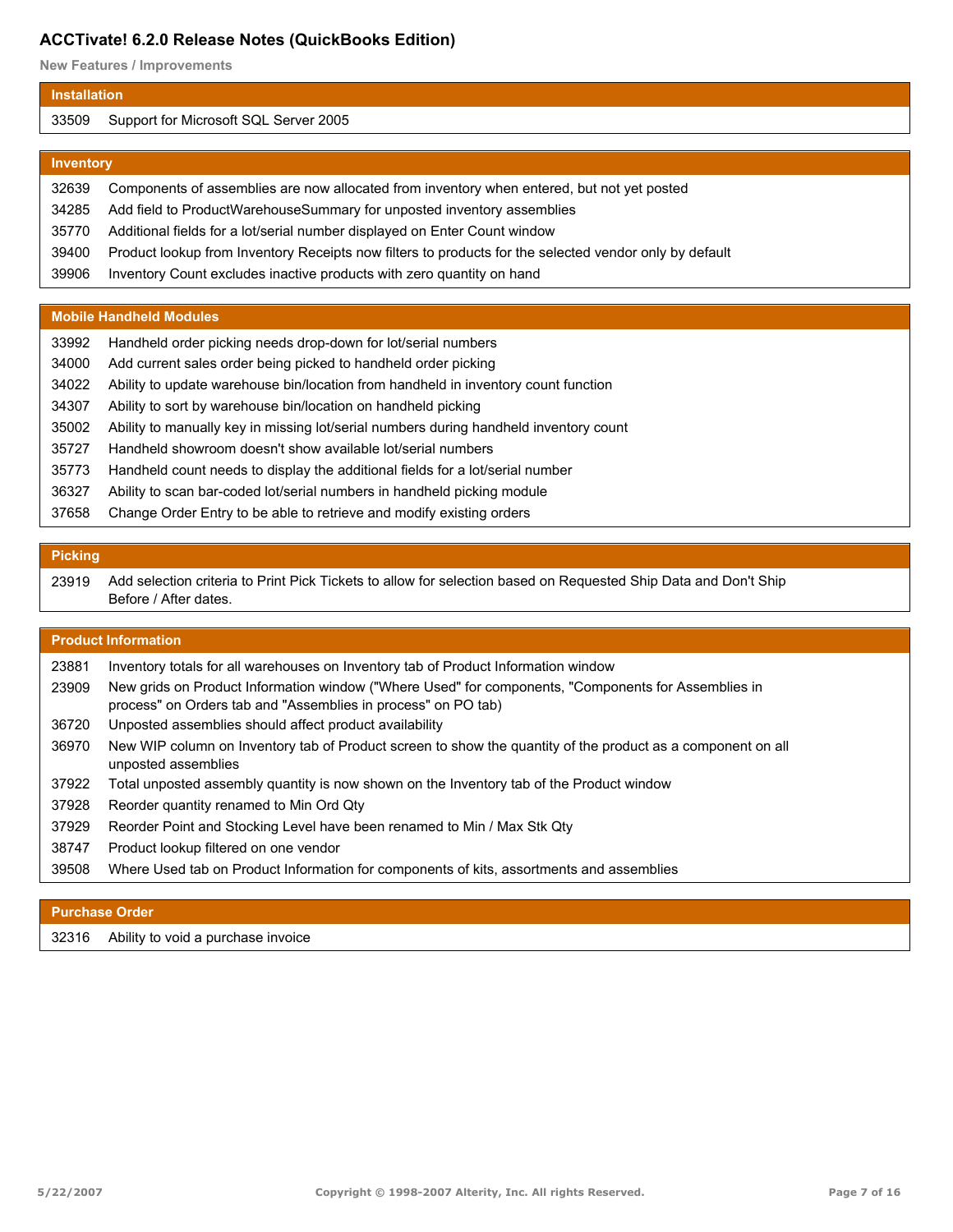**New Features / Improvements**

| <b>Reports</b> |                                                                                                                         |
|----------------|-------------------------------------------------------------------------------------------------------------------------|
| 30214          | Shipped and On Order columns added to Order Backlog by Product report                                                   |
| 35092          | Add ability to filter sales reports based on product information                                                        |
| 36495          | Total "Booked" quantity by warehouse for inventory reports                                                              |
| 36573          | Customer Email Address list                                                                                             |
| 37508          | Lot/Serial numbers on Pick Ticket                                                                                       |
| 38521          | ID Automation barcode fonts are now available for Crystal Reports                                                       |
| 39266          | Crystal Reports XI is now supported                                                                                     |
| 39373          | New sales reports grouped by marketing code and sales category                                                          |
| 40523          | Removed Form Size from Report Catalog. Crystal Reports will now use form sized specified in the Crystal Report<br>file. |
| 40649          | Reports can now be filtered using the LIKE operator                                                                     |

## **Sales Order**

| 27365 | All UPS shipments / packages appear on the new Packages tab of the sales order window                                                   |
|-------|-----------------------------------------------------------------------------------------------------------------------------------------|
| 28727 | Void invoice function now gives informaion about how applied payments will be treated                                                   |
| 28842 | Sales Order Lookup now includes ship-to name and contact information                                                                    |
| 28945 | Catch weights / variable weight / length                                                                                                |
| 34123 | When a quote is converted to an order, the zero quantity lines should be deleted                                                        |
| 38203 | Added User Permission to void a sales invoice                                                                                           |
| 38367 | "Undo Changes" toolbar button needs to give a confirmation before all changes are lost                                                  |
| 39103 | On a sales quote, when the "Rejected" status is chosen, the "Lost Business " dialog now appears and the quote is<br>marked as complete. |
| 39406 | New user permissions for modifying terms, addresses, salesperson, discount or creating a new customer                                   |
| 39833 | List on Print Quotes lookup should sort by order number by default, not customer name.                                                  |

## **Shipping Management**

| 30824 | Ability to import shipment/tracking information from Excel/CSV file |
|-------|---------------------------------------------------------------------|
| 31569 | Ability to print UCC 128 carton labels for EDI shipments            |

## **Shopping Cart / Web Orders**

| 32658 | Option to use sales order number from import file instead of assigning it a new order number    |
|-------|-------------------------------------------------------------------------------------------------|
| 33344 | Default options for fields mapped in the Web Shopping Cart Import function                      |
| 33345 | Ability to use a discount amount (as opposed to percentage) in the Web Shopping Cart module     |
| 34282 | Price is no longer required and will be calculated using standard pricing methods if not mapped |
| 35927 | Support for importing credit memos using the Web Shopping Cart Import module                    |

## **Synchronization with QuickBooks**

| 24410 | If an invoice is for a QuickBooks Job, rather than a Customer, the Customer Name is now used for the COGS<br>posting |
|-------|----------------------------------------------------------------------------------------------------------------------|
| 32899 | Configuration option to synchronize COGS journals grouped by customer                                                |
| 33911 | Account No field is now synchronized with QuickBooks                                                                 |
| 37872 | New synchronization levels to correct problems with balancing issues, mostly related to unapplied payments           |
| 38801 | Class Tracking on vendor bills for drop shipments                                                                    |
| 39068 | Customer name is now set for vendor bills for drop shipments                                                         |
|       |                                                                                                                      |

## **Bug Fixes / Technical Corrections**

| Backup / Restore |                                                         |
|------------------|---------------------------------------------------------|
| 29380            | Backup directory is not created properly during install |
| 38384            | Crash if SQL Server backup directory is missing         |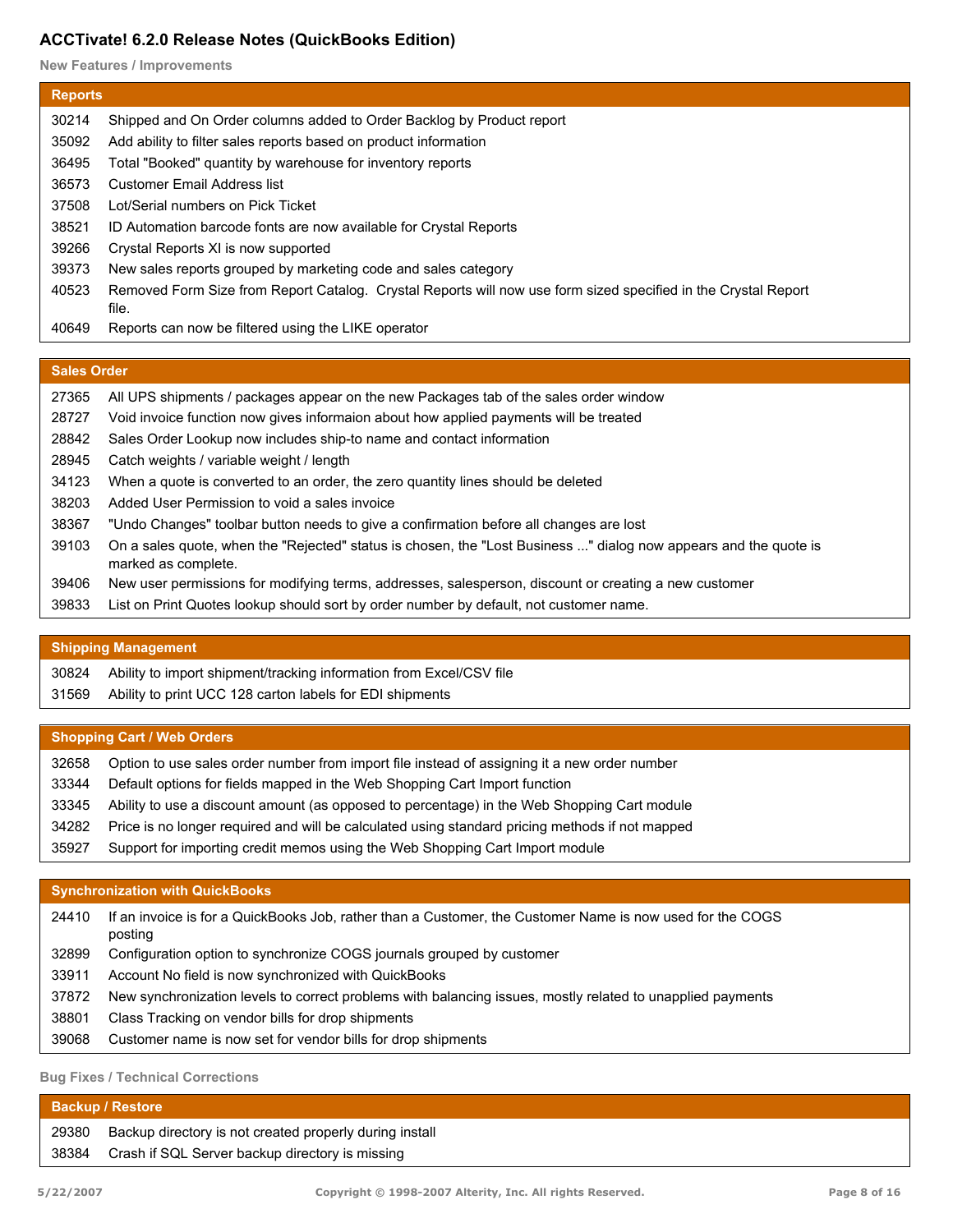**Bug Fixes / Technical Corrections**

|       | <b>Business Activity Management</b>                                                                                            |  |  |
|-------|--------------------------------------------------------------------------------------------------------------------------------|--|--|
| 30369 | Business Activity type drop-down is blank in Configuration Management                                                          |  |  |
| 33632 | Scheduling: Sort order of "unassigned" column is not sorting by due/promised date                                              |  |  |
| 33791 | Information from address tab of business activity cannot be used for emails from scheduling board or reports                   |  |  |
| 34397 | Emails attached to a business activity are not sorted properly                                                                 |  |  |
| 34623 | Addition of customer and customer ship-to location in same activity results in error                                           |  |  |
| 35340 | Business Activity status sometimes gets lost if you use the keyboard to change it                                              |  |  |
| 35383 | At least one related item on a Business Activity must be marked as Primary                                                     |  |  |
| 35609 | Business Activity billing wizard includes one day after the "through date"                                                     |  |  |
| 38033 | Must tab out of fields on Notes tab of a business activity for information to get saved properly                               |  |  |
| 38123 | Business Activity modified by another user results in a "Row cannot be located for updating" error and all changes<br>are lost |  |  |
| 38385 | Incorrect error message if no unbilled time or materials exist                                                                 |  |  |
| 38579 | The shortcut (CTRL+SHIFT+S) for creating a service order from a Business Activity doesn't work                                 |  |  |
| 38710 | If a kit or assortment is added to the material tab, the component sub-lines are not created.                                  |  |  |
| 39264 | Closed date and "by" fields get reset when changing an already closed activity to another closed status.                       |  |  |
| 39660 | All contracts are not displayed below each customer in the Related Items list                                                  |  |  |

## **Business Alerts**

Sales Order and Purchasing Mgmt tab should use descriptions instead of single character codes

#### **Configuration Management**

Changes will not get saved when manually editing the G/L accounts in the product class section of Configuration Management 

- "Open Activity Scheduling Automatically" causes problems for users that are not registered for Service Scheduling
- Clicking the Edit button in the Custom Fields section sometimes gives a BOF/EOF error
- Blank Ship Via code causes errors when logging in and on sales order window
- Error when adding duplicate activity code in Business Activity config management.
- Error updating database views after deleting custom sales order (header) field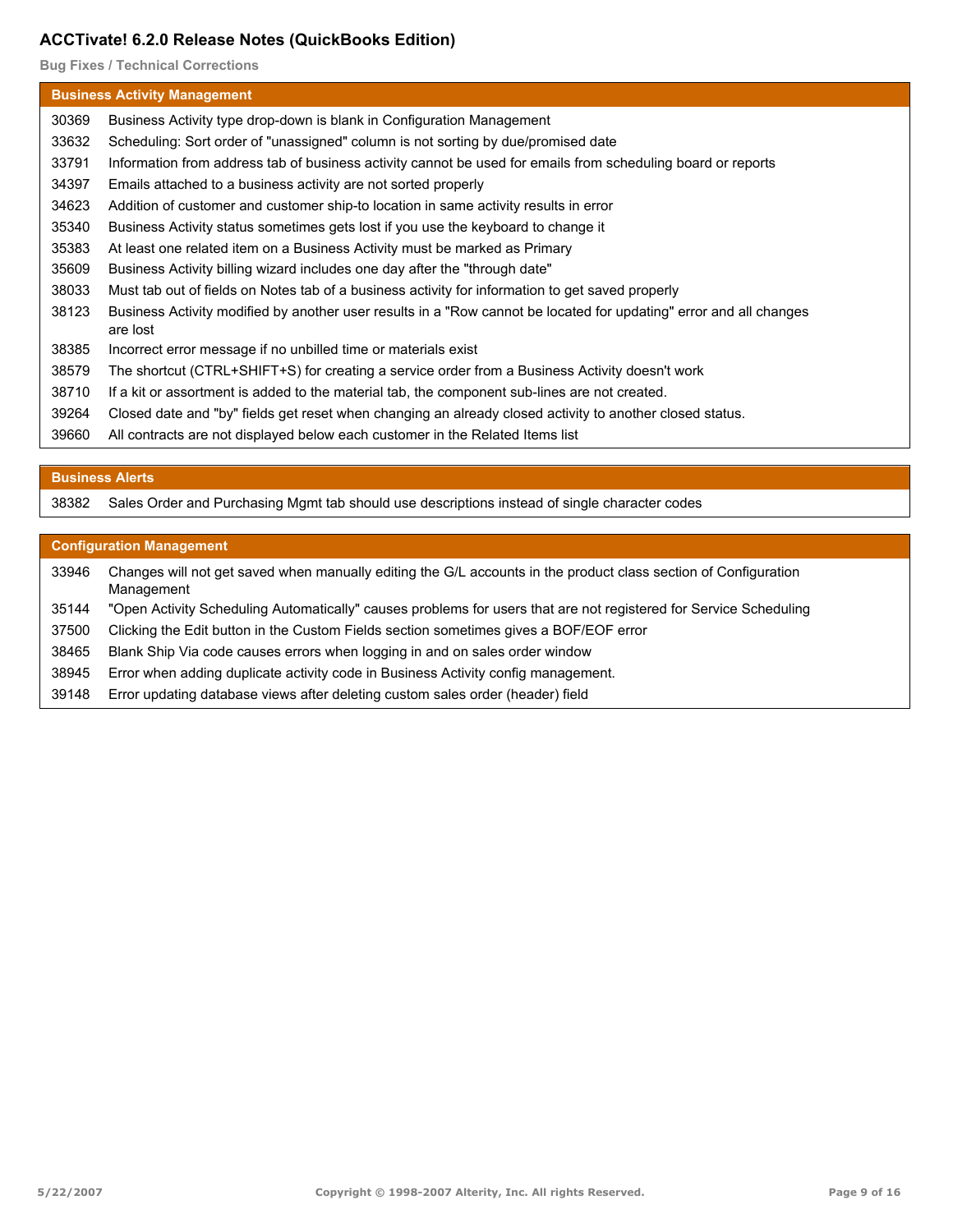**Bug Fixes / Technical Corrections**

|       | <b>Customer Information</b>                                                                                                                                                           |
|-------|---------------------------------------------------------------------------------------------------------------------------------------------------------------------------------------|
| 24828 | Unapplied payments and statement charges are not included in the aging                                                                                                                |
| 31053 | Cannot initiate a new email message from the email button on the contacts tab                                                                                                         |
| 34276 | Price Code drop down on customer info window doesn't have a blank line                                                                                                                |
| 35828 | "Failed to load control" or "Out of memory" errors caused by memory leak in Customer Information window                                                                               |
| 37861 | In the Create Mailing List window, qualifications that call for a yes or no value are not displaying the correct<br>customers in the Review screen.                                   |
| 37862 | The Credit Limit qualification is not working correctly in the Create Mailing List window.                                                                                            |
| 37865 | Discount Percent qualification in the Create Mailing List window (screen 1) is not working correctly.                                                                                 |
| 37866 | The Number of Orders qualification is not working correctly in the Create Mailing List window when 'is between' is<br>used.                                                           |
| 37868 | The Marketing Code qualification in the Create Mailing List window is not working correctly.                                                                                          |
| 38119 | In the Customer Window > Prices Tab > Contracts Side tab the Invoice text will not save.                                                                                              |
| 38221 | Customer AltPhone does not limit the amount of data entered                                                                                                                           |
| 38387 | An extra "s" gets added to the customer name when you use Ctrl+S to save the customer while the cursor is in the<br>customer name field                                               |
| 38517 | Cursor stops on Price Type field when configuring a special price for a customer when the price type is "!"                                                                           |
| 38528 | In the Customer Info. window > Ship To tab > Misc side tab when a pop-up note is entered for a location other then<br>the preferred location it is not popping up on the sales order. |
| 38533 | In the Customer Info. Window > Product tab. information is not being retrived for the Note field of the data grid.                                                                    |
| 38598 | New Customer Contact does not get saved unless the Contact ID is entered                                                                                                              |
| 39282 | Products tab on Customer window excludes invoices when filtered on a specific product if the customer name has<br>been changed                                                        |

#### **Customer Self Service**

| 34261 | Voided sales invoices and sales guotes should not be displayed                               |
|-------|----------------------------------------------------------------------------------------------|
|       | 34412 Customers cannot log on if there is an apostrophe in their customer name in ACCTivate! |
| 34413 | Invoices are not displayed for customers where there Customer ID/name has been changed       |
|       |                                                                                              |

## **EDI Manager**

| 35038 Error "Cannot insert duplicate key row in object tbProduct" if an unknown product is listed twice when importing a |
|--------------------------------------------------------------------------------------------------------------------------|
| batch of orders.                                                                                                         |

- 39043 Warehouse drop-down on order import doesn't do anything and should be removed
- Product ID is not set on sales order line if the product is not stocked in the default warehouse for the customer's branch 39045
- 39046 Price code should be set to "-" for EDI orders imported with a specified price
- 39047 Quantities are not set properly for non-standard lines created forunknown products
- 39048 Payment amount should not be set for EDI orders
- 40182 Freight is appearing on 810 transactions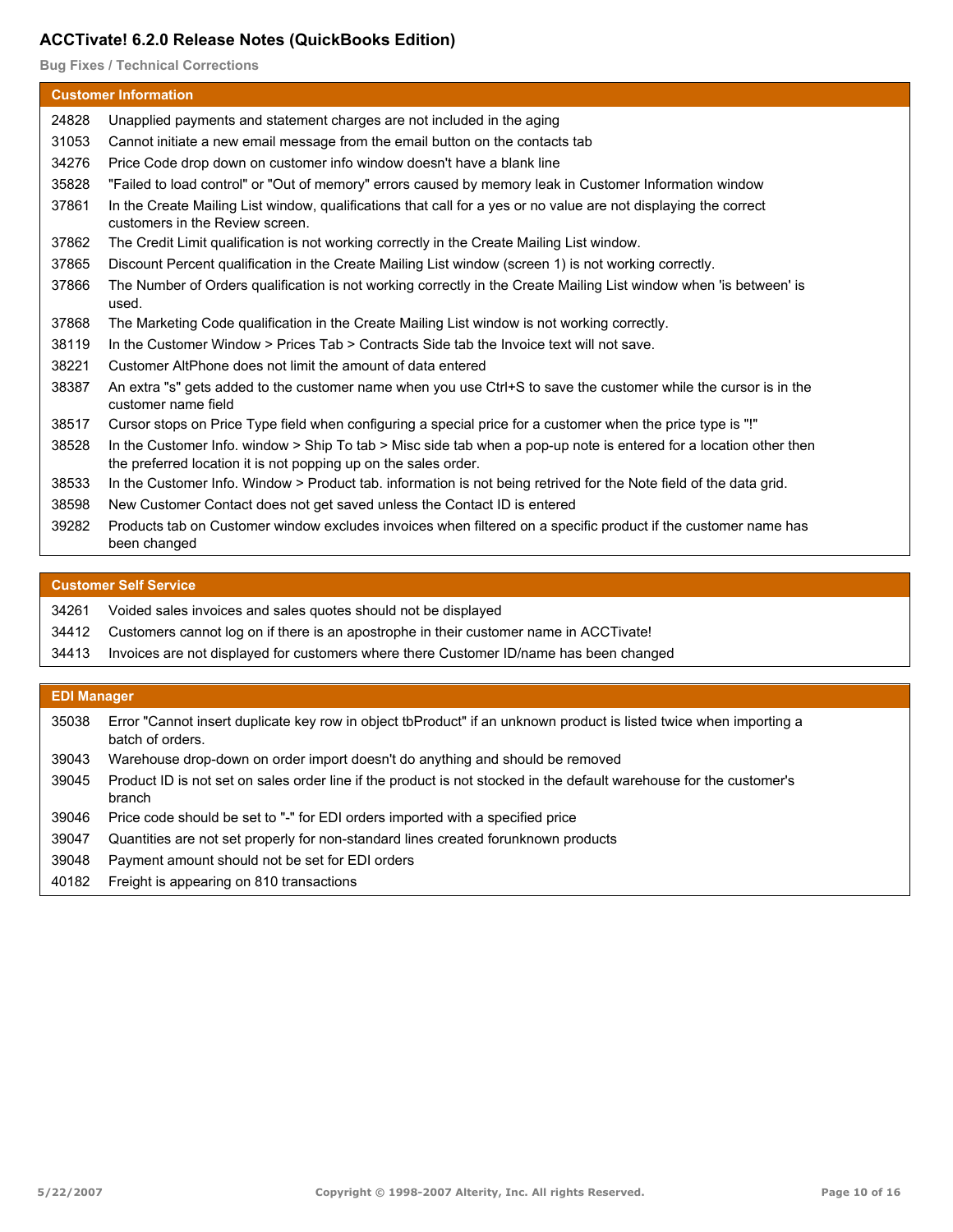**Bug Fixes / Technical Corrections**

| <b>Email</b> |                                                                                                                                                |
|--------------|------------------------------------------------------------------------------------------------------------------------------------------------|
| 32515        | Re-sending an email doesn't include the original attachments                                                                                   |
| 37815        | Sales Quote lookup on Broadcast Email Messages opens the "Find Sales Order" instead of "Find Sales Quote"<br>window                            |
| 37817        | Qualifications using the Yes or No drop-down (Credit Hold, Taxable and Tracking Info) don't work properly                                      |
| 37818        | Exception prompt in Broadcast Email Messages window if Tax Category ID is selected as a qualification.                                         |
| 37819        | The "Is Between" option in the Broadcast Email Messages function doesn't work for the "Number of Orders"<br>selection.                         |
| 37823        | In the Broadcast Email Messages window ACCTivate! should read apostrophes in the Customer ID when it is<br>chosen from a Lookup window.        |
| 37831        | Receive exceptions with Tracking Info. selected as a qualification in the Broadcast Email Messages window.                                     |
| 37832        | The Sold to Country and Ship to Country qualification value is not being interrpreted by the system in the Broadcast<br>Email Messages Window. |
| 37833        | Cannot filter Broadcast Email Messages on Customer Type field                                                                                  |
| 39108        | Create mailing list option should exclude "inactive" customers                                                                                 |

#### **General / Miscellaneous**

"Unsubscribe" function on "Configure Merchant Service Connection" window doesn't work and should be removed

#### **Import utilities**

| 37956 | Tab sequence of Branch step in Import QuickBooks Data wizard is incorrect   |
|-------|-----------------------------------------------------------------------------|
| 39107 | Preferred vendor should not be defaulted on vendor import from spreadsheet. |

#### **Installation**

| 36046 Help files do not work on workstations after Microsoft security update                                 |
|--------------------------------------------------------------------------------------------------------------|
| 37684 Installing Internet Explorer 7 on a Windows Terminal Server may cause ACCTivate! to crash when loading |

#### **Inventory**

| 29619 |  |  |  |  |  | FIFO/LIFO cost layer number is not set for G transactions |
|-------|--|--|--|--|--|-----------------------------------------------------------|
|-------|--|--|--|--|--|-----------------------------------------------------------|

- Duplicate serial numbers should not be allowed per product
- BOF/EOF while entering a Balance Adjustment
- Actual cost is using the last cost for the lot/serial number instead of the actual cost for the entire lot/serial
- Allocated quantity should not include booked sales orders
- Inventory receipts are very slow for lot/serial products
- "Row cannot be located for updating" error message while entering a Balance Adjustment with the Business Alerts window open
- Duplicate inventory session numbers may occur for large databases
- Inventory Count problems for products that were previously serial-numbered
- All posted inventory sessions appear in session drop-down after deleting an Inventory Issue session
- COGS not correct for lot/serial numbers that were transferred to a new warehouse
- Inventory count includes duplicate records for "Number when invoiced" products
- An invalid PO number can be entered on the Inventory Receipts window
- If an inventory receipts transaction is deleted, a "BOF or EOF ..." error is thrown.
- "Lot / Serial number not found" message after entering another inventory receipt with a negative quantity for an incorrect receipt for a lot/serial number.
- Count in Progress flag does not reset for lot/serial products with no history
- BOF/EOF error sometimes when deleting an individual transaction off an Inventory Receipt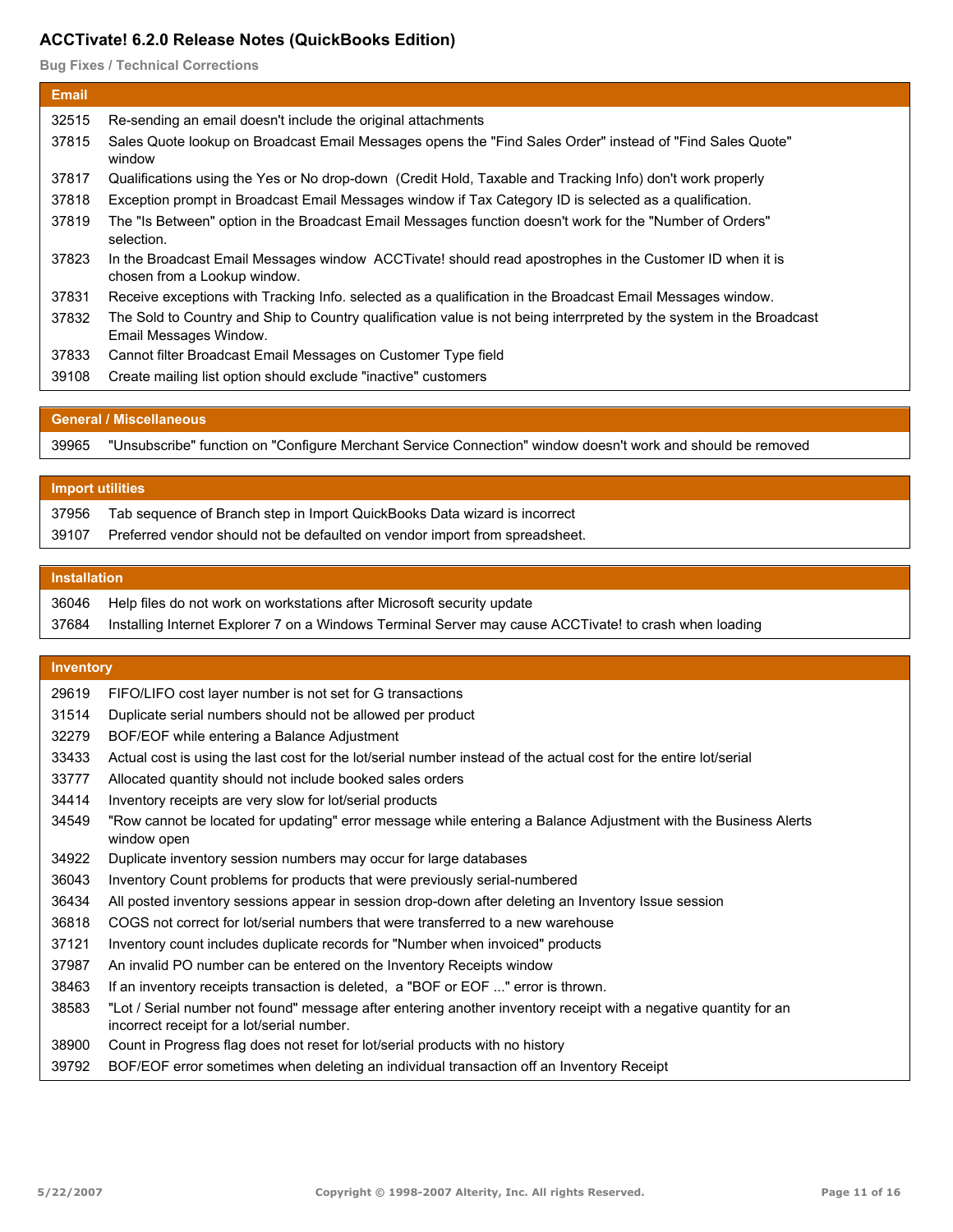**Bug Fixes / Technical Corrections**

## **Invoicing** Service Invoice doesn't always include all lines from the Service Order Invoice can be created for a kit where warehouse of a component does not exist Invoice total amount is \$0.00 if the credit card is declined QuickBooks Merchant Services sessions are not reset properly when using the "Change Company" function Use Order Number as Invoice Number doesn't assign invoice number properly for additional invoices if any invoices have been previously voided Voiding an invoice for a canceled order doesn't clear the LineCancelled field on the order detail lines Void Invoice doesn't work if the sales order line can't be loaded for some reason "Delivered" is misspelled on Customer Invoice window Drop Down lists on Prepare invoices are not sorted alphabetically When an invoice is created, the shipping charge on the order release window is not being cleared, causing the charge to be doubled when an invoice is voided and re-created

#### **Mobile Handheld Modules**

- Problem with handheld picking module automatically defaulting picked quantity
- The backordered quantity is not getting set properly when picking a partial quantity
- Inventory receipts should only display PO lines of linetype = "P"
- Inactive ACCTivate! users should not be able to login on the Handheld
- Picked quantity is not getting set for lot/serial products even if the lot/serial numbers were already entered.
- Handheld picking module shows drop shipments
- Handheld order picking should filter orders based on shipping dates
- Held Orders should be excluded from picking
- Handheld order picking does not show the keyboard when positioned in a text field
- Configuration Management options to automatically print packing slip and the quantity for the "Shipping Label Count" don't work
- Handheld inventory count should not overwrite quantity and location info for lines that were not updated
- Handheld inventory count doesn't work for lot/serial numbers with no history
- Handheld picking crashes if a non-standard line is encountered
- Handheld picking should display description from order detail line
- Handheld receiving includes "Request for Quote" purchase orders
- Handheld receiving includes non-inventoried products from a PO
- Handheld count sometimes shows lot/serial numbers more than once
- Handheld showroom doesn't use preferred ship-to location
- Handheld receiving allows duplicate serial numbers to be entered/posted

## **Notes / Reminders**

The "Assigned To" drop-down lists in most of the Notes grides are not sorted.

## **Pricing**

Changes made to price code maintenance don't get saved if you change the Price Code without moving out of the row first 

Price contracts do not use proper pricing or configured unit of measure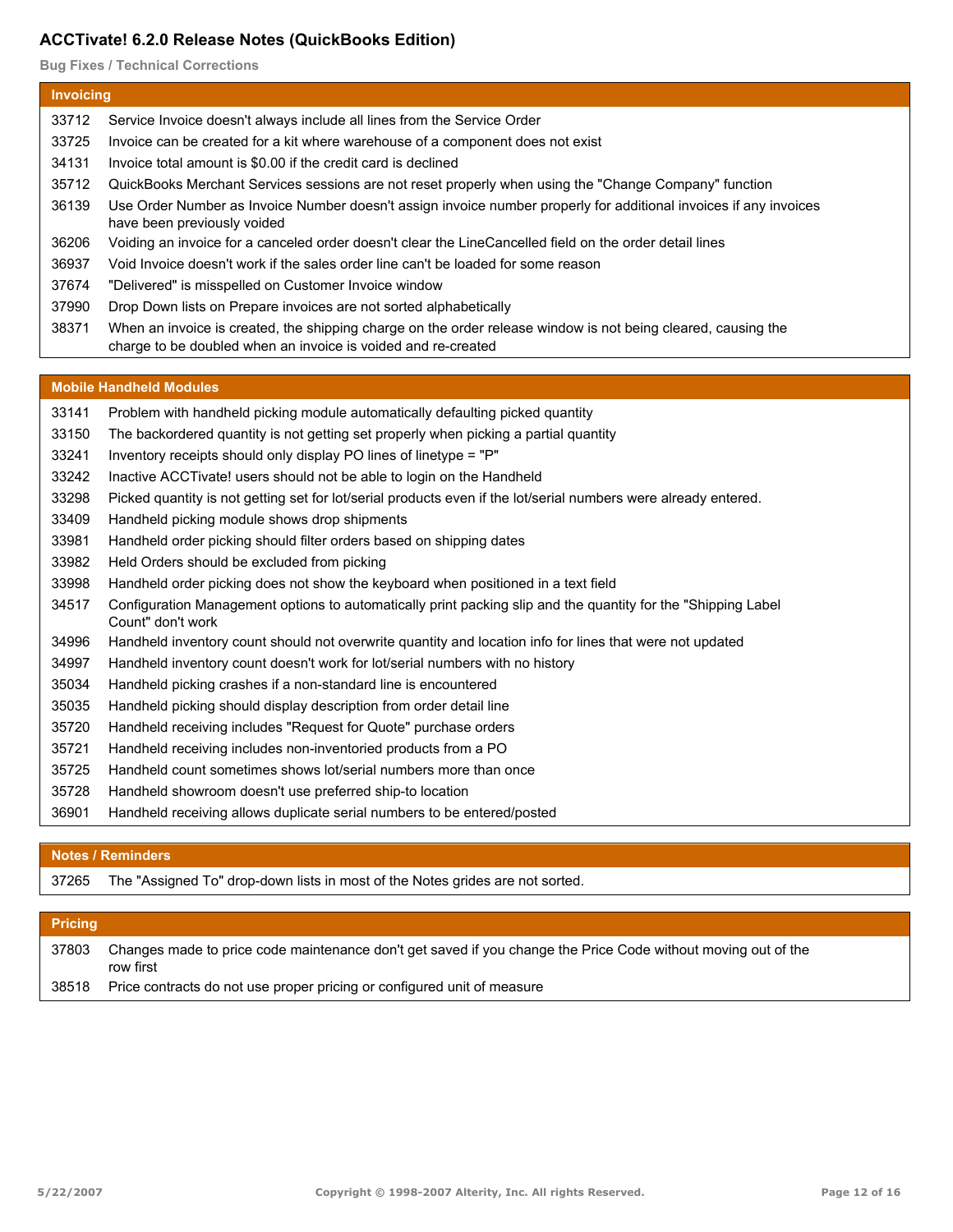**Bug Fixes / Technical Corrections**

| <b>Product Information</b> |                                                                                                                                        |  |  |  |
|----------------------------|----------------------------------------------------------------------------------------------------------------------------------------|--|--|--|
| 33274                      | Lot/Serial tab includes scheduled orders from other warehouses                                                                         |  |  |  |
| 34213                      | Product screen transactions tabs may appear/disappear unexpectedly when opening products that have different<br>Item Types             |  |  |  |
| 35184                      | Product information screen loads very slowly if there are a lot of transactions                                                        |  |  |  |
| 35425                      | Syntax error when clicking on the Orders tab of the Product Information window with the "Restrict Access by<br>Salesperson" option set |  |  |  |
| 35644                      | Cursor is positioned in the Weight field after creating a new product                                                                  |  |  |  |
| 36971                      | Product Info -> Orders tab does not show Material entered on a Business Activity for which a Service Order has not<br>yet been created |  |  |  |
| 37801                      | Problems when opening a product image while the Product Information window is maximized                                                |  |  |  |
| 38219                      | Product ID can be changed without any warning                                                                                          |  |  |  |
| 38453                      | Changes made to any of the product tabs are lost if you go to the next tab without hitting the save button first                       |  |  |  |
| 38869                      | Product Information window does not check for a duplicate product ID when saving                                                       |  |  |  |
| 40607                      | Product Type Description length is too short (25 characters)                                                                           |  |  |  |
|                            |                                                                                                                                        |  |  |  |
|                            | <b>Purchase Order</b>                                                                                                                  |  |  |  |

#### **Purchase Order**

| 34293 | Lengthy vendor names cause errors when loading the drop ship wizard                                                                                |
|-------|----------------------------------------------------------------------------------------------------------------------------------------------------|
| 34974 | Run-time error when canceling the Print Issued Purchase Orders function                                                                            |
| 37042 | Other Amounts tab on Purchase Invoice window gets stuck in a loop if you key in an invalid account number and<br>tab out of the column             |
| 37856 | Notes tab of PO window doesn't check for a blank note                                                                                              |
| 38324 | Inventory Receipts are sometimes applied to wrong line on PO if the product is listed on the PO more than once                                     |
| 38482 | Accounts used on Other Amounts tab of Purchase Invoice must NOT be configured as type "Accounts Payable" in<br>QuickBooks                          |
| 38542 | When a PO is cancelled, the PO Lookup button remains disabled and another PO cannot be loaded.                                                     |
| 38548 | "Invalid character value for cast specification" error when creating a drop ship purchase order for a customer<br>without a customer type.         |
| 38920 | Activities tab shows the "Serial #" column which isn't used for anything                                                                           |
| 40250 | Cannot enter a line for a product with a Product ID exceeding 30 characters                                                                        |
| 40648 | Vendor Invoices with no payment applied show an emply balance column on the Purchase Order invoice list.<br>Should always show the balance amount. |

# **Reports**

| 32081 | Reports are always collated regardless of Configuration Options                                                                                        |
|-------|--------------------------------------------------------------------------------------------------------------------------------------------------------|
| 32805 | Inventory Reorder Report has spelling errors                                                                                                           |
| 33103 | Inventory valuation report does not support product ID's that have been changed                                                                        |
| 35677 | Inventory Detail Journal by Account ignores ending date parameter                                                                                      |
| 37991 | Prepare Invoices error report groups by GUIDOrder, instead of Sales Order Number                                                                       |
| 38142 | Relation Field causes an exception if changed to something other than the default values. Depending on what field,<br>it may cause ACCTivate! to crash |
| 38191 | Filtering the Issue Assignments report on Status "Equal To" some value creates an exception                                                            |
| 39347 | Backorder Report should reflect outstanding amounts only instead of total original sales order amounts                                                 |
| 39682 | The ProductPrice view does not have ProductID or CustomerID/Name                                                                                       |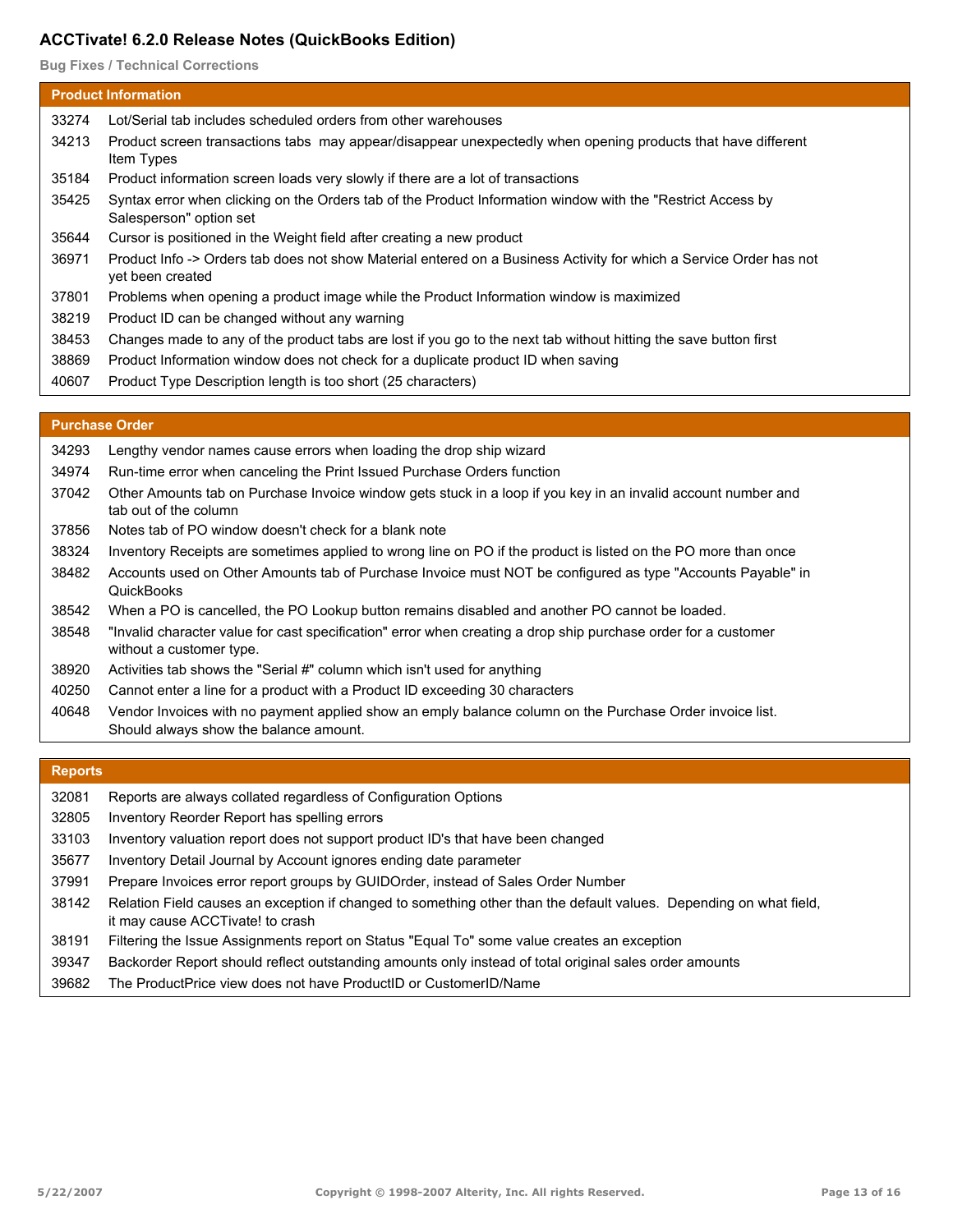**Bug Fixes / Technical Corrections**

| <b>Sales Order</b> |                                                                                                                                                                |  |
|--------------------|----------------------------------------------------------------------------------------------------------------------------------------------------------------|--|
| 23882              | Payments entered with the Sales Order do not appear on Payments tab of the Customer window until they are<br>synchronized to QuickBooks                        |  |
| 29172              | Discount on Sales Quote does not get copied to the Sales Order                                                                                                 |  |
| 30715              | Sales Order entry does not always advance to next line when using the Enter key                                                                                |  |
| 31788              | Sales Order may appear as Backordered if multiple invoices are created for an order with a kit                                                                 |  |
| 32262              | Scheduled and backordered quantities may not round properly for kits with decimal component quantities.                                                        |  |
| 32401              | Backordered quantitiy is not getting set properly for assortments                                                                                              |  |
| 32882              | Attempt to release order indicates "Order is in a credit hold status and cannot be invoiced", but window says "Credit<br>OK"                                   |  |
| 33144              | New lines on sales quote or order do not get saved if you scroll up to a previous line that did not appear on the<br>screen when you were adding the new line. |  |
| 33416              | Scheduled quantity for a Credit Memo doesn't get set properly unless you tab out of the quantity field                                                         |  |
| 33464              | Sales Orders do not get properly marked as Completed when using the Status drop-down to cancel the order.                                                      |  |
| 33650              | ACCTivate! sometimes hangs when changing the Status drop-down to Cancelled.                                                                                    |  |
| 33780              | Deleting assortments off of a sales order sometimes does not delete the component lines.                                                                       |  |
| 33843              | The picking status (ie "Pick in Progress", "Picked", etc) is not getting reset when you re-schedule a backorder.                                               |  |
| 34044              | Total payment amount does not get re-calculated to include sales tax for freight                                                                               |  |
| 34327              | COGS is not correct for a credit memo for a lot/serial number with no stock on hand                                                                            |  |
| 34622              | Address override on Business Activity is not copied to Service Order                                                                                           |  |
| 34868              | Deleting a note from a sales order sometimes causes ACCTivate! to hang                                                                                         |  |
| 34990              | A declined credit card causes the sales order to re-appear in the handheld picking list again                                                                  |  |
| 35007              | Re-use of the same release order window doesn't pull the stored credit card number                                                                             |  |
| 35219              | Hold Shipments from Ship-To tab of Customer Information window does not place new sales orders on hold                                                         |  |
| 35453              | Pick ticket / Packing slip should exclude drop shipments                                                                                                       |  |
| 35753              | Customer specific, volume pricing does not re-calculate properly when the quantity is changed                                                                  |  |
| 35881              | Copy Sales order function copies the handheld picking status                                                                                                   |  |
| 35985              | Sometimes lines on a cancelled sales order do not get marked as completed                                                                                      |  |
| 36008              | Scheduled quantiy should be locked for assortments. The quantity should be the total of the scheduled quantities<br>from the assortment details.               |  |
| 36040              | Assortment details on a Booked sales order should not be scheduled or backordered                                                                              |  |
| 36150              | Pre-assign invoice number option in Configuration Management should not be available if "Use order number as<br>invoice number" option is checked              |  |
| 36252              | Lot quantity defaults to entire scheduled quantity instead of quantity available from the lot                                                                  |  |
| 37109              | Rejected Sales Quotes have the wrong status code                                                                                                               |  |
| 37135              | "Invalid use of null" error whe clicking the "Select Lot/Serial Numbers" toolbar button for a drop ship sales order                                            |  |
| 37149              | Credit Card information should be stored with the sales order until the credit card is processed and the invoice is<br>created                                 |  |
| 37430              | When a new sales order / quote is initiated, the Tax Category and the Tax Code should be set to the defaults from<br><b>Configuration Management</b>           |  |
| 37691              | Order Release window should not include the payment section for credit memos                                                                                   |  |
| 37692              | Payment amount must be positive for sales orders where a credit card will be processed                                                                         |  |
| 37943              | Tab sequence on Print Quotes screen is not in sequence                                                                                                         |  |
| 37944              | CTRL+U shortcut to Undo Changes does not work on Sales Quote, Sales Order and Credit Memo windows                                                              |  |
| 37947              | Tab sequence on Sales Quote, Sales Order and Credit Memo (Header tab) is not in sequence                                                                       |  |
| 37978              | Product Class drop-down on Details tab is not in proper sequence                                                                                               |  |
| 37983              | Print Pick Ticket drop-down is now sorted alphabetically for users with mutliple pick tickets                                                                  |  |
| 37984              | Cannot use lookup to select a Sales Quote / Order number from the Print Quotes / Print Orders functions                                                        |  |
| 38167              | A copied sales order / quote does not include the proper bill / ship addresses if the Override box was checked on<br>the original order                        |  |
| 38206              | Cost-based prices do not refresh when changing the warehouse                                                                                                   |  |
| 38315              | Cannot change the payment method from a credit card to cash without entering something into the credit card<br>number field.                                   |  |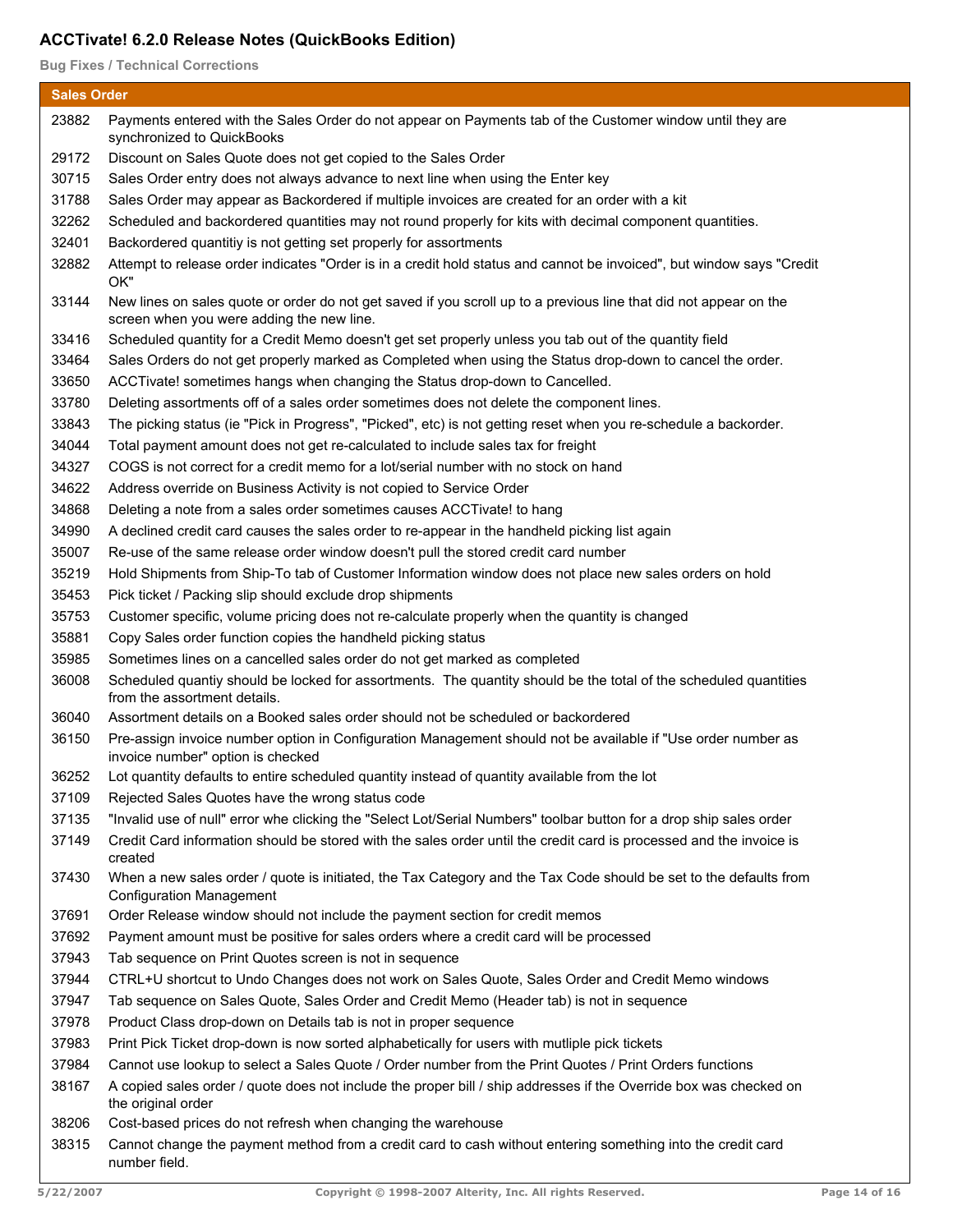**Bug Fixes / Technical Corrections**

| <b>Sales Order</b> |                                                                                                                                                    |
|--------------------|----------------------------------------------------------------------------------------------------------------------------------------------------|
| 38361              | Order with an assortment that has not been allocated should not allow an invoice to be created                                                     |
| 38402              | Changing the line type resets the filter on the Find Product window back to the default (i.e. Product Type to<br>Description)                      |
| 38405              | Sales Invoice doesn't always preview properly even if the Preview box is checked in Configuration Management                                       |
| 38407              | Password on Credit Hold release popup window is case-sensitive                                                                                     |
| 38412              | Scheduling a sales order that is currently backordered sometimes schedules the full quantity, not the quantity<br>available                        |
| 38425              | Pick tickets and packing slips can still be printed for canceled sales orders                                                                      |
| 38441              | The Lot/Serial look up window allows you to select the same lot/serial number time after time (more than you have<br>on hand)                      |
| 38442              | Changes to a customer's Customer Type does not refresh open sales orders automatically                                                             |
| 38450              | Price code maintenance price discounts are not updating on the sales order for quantity discounts.                                                 |
| 38469              | Marketing Code is not set for new customers created from sales order window                                                                        |
| 38502              | Salesperson cannot be saved for a sales order without a customer                                                                                   |
| 38536              | Drop shipments are always scheduled when creating a new drop ship sales order using the Copy Sales<br>Orderfunction.                               |
| 38539              | Default contact information is not being set properly when creating a new sales order.                                                             |
| 38544              | Sales order can be cancelled even if it is linked to an open drop shipment PO                                                                      |
| 38549              | Selecting a new tab from within a sales order (not tabbing or hitting enter first) will allow you to duplicate existing<br>sales order numbers     |
| 38594              | Entering credit card information and then switching payment type to Visa (for example) erases all the credit card<br>information.                  |
| 38595              | Entering an invalid credit card expiration date (ie "8_/8") does not properly format the date. The month appears<br>blank, but the year is correct |
| 38617              | Full credit card appears after saving the sales order when it is entered in the section at the bottom of the window                                |
| 38618              | No warning is given for a customer that has exceeded their credit limit                                                                            |
| 38649              | On Sales Order form, custom fields (at order level) are not visible until order has been saved.                                                    |
| 38653              | Invoice quantity is not rounded according to the settings in Configuration Management                                                              |
| 38729              | Invoices tab shouldn't appear on Sales Quote window                                                                                                |
| 38851              | Show substitutions doesn't work for drop shipment                                                                                                  |
| 39186              | The "Show Components" toolbar button remains enabled if new sales order is canceled by clicking the Undo button                                    |
| 39190              | The Assortment window allows you to schedule more than was ordered                                                                                 |
| 39193              | The Assortment window allows you to enter an order quantity for one item that is more than the total quantity<br>ordered                           |
| 39194              | The Assortment window does not keep the correct total scheduled quantity as the individual item's scheduled<br>quantiy is entered/changed          |
| 39215              | Sales Order Assortment button sometimes shows components for previous line                                                                         |
| 39513              | Credit card field should not allow changes for stored credit card numbers                                                                          |

## **Shipping Management**

40612 FedEx Online Shipment Tracking URL has changed